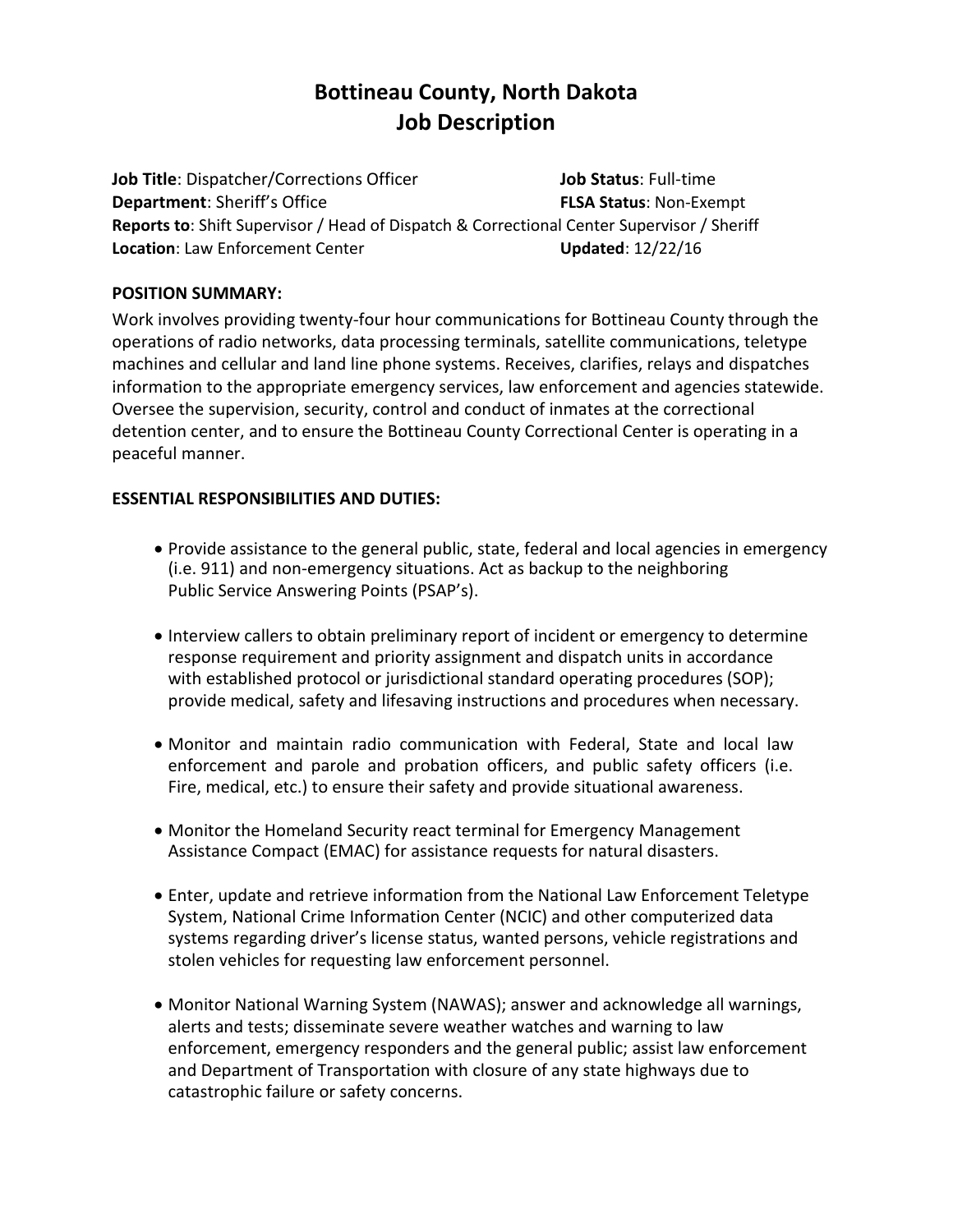- Participate in the national Amber Alert program coordinating city, county, and state law enforcement along with the state's news media.
- Identify, assess and coordinate statewide response to an emergencies or threats (i.e. bomb threats, weapons of mass destruction, and hazardous materials spills).
- Maintain Bottineau County Dispatch Center's records systems.
- Work also involves entering events into computer aided dispatch systems, participating in Emergency Management and Homeland Security assignments.
- Operation of the jail facility:
	- o Admit and release prisoners, to include searching inmates and property and making inventory of the personal property of the prisoners. Book and discharge inmates and/or review all booking paperwork; issue clothing and supplies to new inmates; arrange for inmate transportation as required. Classify incoming inmates and place them in proper cells. Ensure that inmates are checked on a routine and regular basis.
- Records management:
	- o Maintain inmate and detention records on file as necessary. Fingerprint and photograph inmates and type fingerprint cards. Assist with computer jail entries. Ensure that all changes on the jail roster are completed accurately.
- Safety, well-being and security:
	- $\circ$  Assist in jail safety and security procedures, including the control of weapons, contraband, keys, tools, and doors and other related safety and security precautions. Oversee the inmate's daily exercise and recreation routine. Promote acceptable attitudes and behaviors of inmates to assist them in adjusting to a confinement setting. Deliver meals and assist in meal preparation. Disperse medication to prisoners as directed by medical professionals. Assist in the cleaning of the jail areas. Ensure that cells, facilities and grounds are kept sanitary.
- Any other duties as assigned by the Supervisor, such as:
	- o Respond to inquiries regarding inmate detention and correctional facility policies within the constraints of Department regulations. Operate equipment and utilize teletype communications. Testify in court. Attend training sessions and meetings as required. Assist with training of new dispatchers/correctional officers. Maintain availability during emergency situations such as an escape, mass bookings, cell searches, etc. Other duties as assigned.

### **REQUIRED SKILL, KNOWLDEGE, & ABILIITES:**

- Must be able to provide friendly, professional service to the public.
- Must be able to exercise independent judgment in appropriate situations
- Must have knowledge of a variety of computer software applications in data entry and word processing.